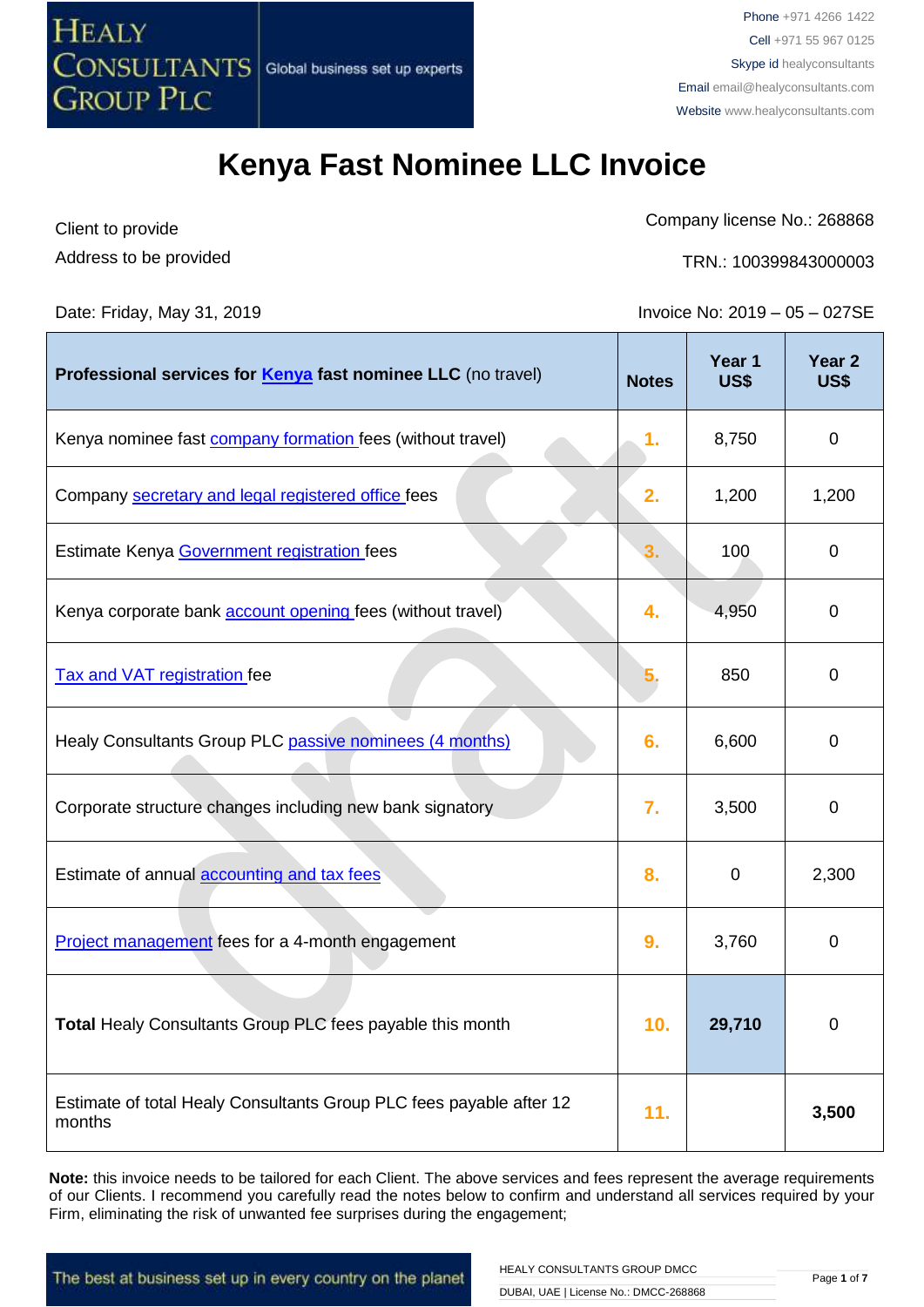

#### *Notes to invoice above*

**1.** Healy Consultants Group PLC fees to legally register our Clients' Kenya LLC with Healy Consultants' temporary professional, passive nominee shareholders and directors and bank signatory. Within [three](http://www.healyconsultants.com/kenya-company-registration/fees-timelines/#timelines)  [weeks](http://www.healyconsultants.com/kenya-company-registration/fees-timelines/#timelines) (click link), my team and I will email you **i)** a company registration number **ii)** a corporate bank account number **iii)** a city center business address **iv)** a tax number and **v)** a proforma Kenya sales invoice template;

Our fee also includes: **i)** choosing the optimum regulatory license for our Client's business activities **ii)** reserving a company name with [Nairobi Huduma Center](http://www.ecitizen.go.ke/) **iii)** settling our accountant and lawyer fees and **iv)** preparing a high-quality company incorporation application for [Kenya Business](http://www.businesslicense.or.ke/) [Licensing Authority;](http://www.businesslicense.or.ke/)

All [engagement fees](http://www.healyconsultants.com/company-registration-fees/) (click link) are agreed and paid up front and agree to the fees published on our country web pages. Consequently, there are no hidden fees, surprises or ambushes throughout the engagement. All engagement deadlines are agreed up front in the form of a [detailed project plan,](http://www.healyconsultants.com/index-important-links/example-project-plan/) mapping out [deliverables](http://www.healyconsultants.com/deliverables-to-our-clients/) by week throughout the engagement term;



Every week during the engagement, Healy Consultants Group PLC will email our Client a detailed status [update.](http://www.healyconsultants.com/index-important-links/weekly-engagement-status-email/) Our Client is immediately informed of engagement problems together with solutions. Your dedicated engagement manager is reachable by phone, Skype, WhatsApp, Viber, sms, WeChat, Telegram, QQ, Facebook Messenger or Line Messenger;

**2.** In accordance with Kenyan [Companies Act Chapter 486,](http://www.kenyalawreport.co.ke/Downloads/Acts/Companies%20Act.pdf) an LLC shall as from the date of its incorporation have a legal registered office in Kenya, to which all official government communications and notices mav be addressed. To comply with this statutory requirement, Healy Consultants Group PLC' Kenya office will be the registered office address for your company. Thereafter, this address will be used to receive government correspondence including **i)** tax letters **ii)** notice of the legal annual return; and **iii)** all government communications. Most of our Clients wish to place [Healy Consultants Group PLC'](http://www.healyconsultants.com/corporate-outsourcing-services/company-secretary-and-legal-registered-office/) office [address](http://www.healyconsultants.com/corporate-outsourcing-services/company-secretary-and-legal-registered-office/) on invoices, contracts, websites and business cards;

In accordance with the Kenyan [Companies Act Chapter 486,](http://www.kenyalawreport.co.ke/Downloads/Acts/Companies%20Act.pdf) each Kenya LLC company must appoint a company secretary, who may be a natural person or a body corporate, but the company secretary must be resident in Kenya. Healy Consultants Group PLC will act as your Kenya Company Secretary, for which our annual responsibilities include **i)** preparation and filing of the annual return; **ii)** securely maintaining company records; **iii)** liaising with the Kenya Government on behalf of our Client; **iv)** legal filing of changes of company structure; and **v)** ensuring company record compliance with local company law;

- **3.** This fee is an estimate of government costs payable during your Firm's engagement. For transparency purposes, all government fee payments will be supported by original receipts and invoices. Examples of government costs include **i)** reserving the company name with the [Business Licensing Agency](http://www.businesslicense.or.ke/) (BLA); **ii)** preparation of company deeds and articles of association; **iii)** paying the stamp duty fee t[o Kenya Revenue](http://www.revenue.go.ke/)  [Authority](http://www.revenue.go.ke/) and **iv)** signing of the declaration of compliance at the [Commissioner for Oaths.](http://www.citizensinformation.ie/en/justice/civil_law/commissioners_for_oaths.html) Following engagement completion, Healy Consultants Group PLC will refund our Client any excess of funds received over actual Government costs paid;
- **4.** Healy Consultants Group PLC will be pleased to open a Kenya corporate bank account without our Client travel. It is a time-consuming task, and Healy Consultants Group PLC will shelter our Client from the associated administrative challenges. As you can appreciate, it is a difficult task to obtain bank account approval through a newly formed company when shareholders, directors and bank signatories reside overseas.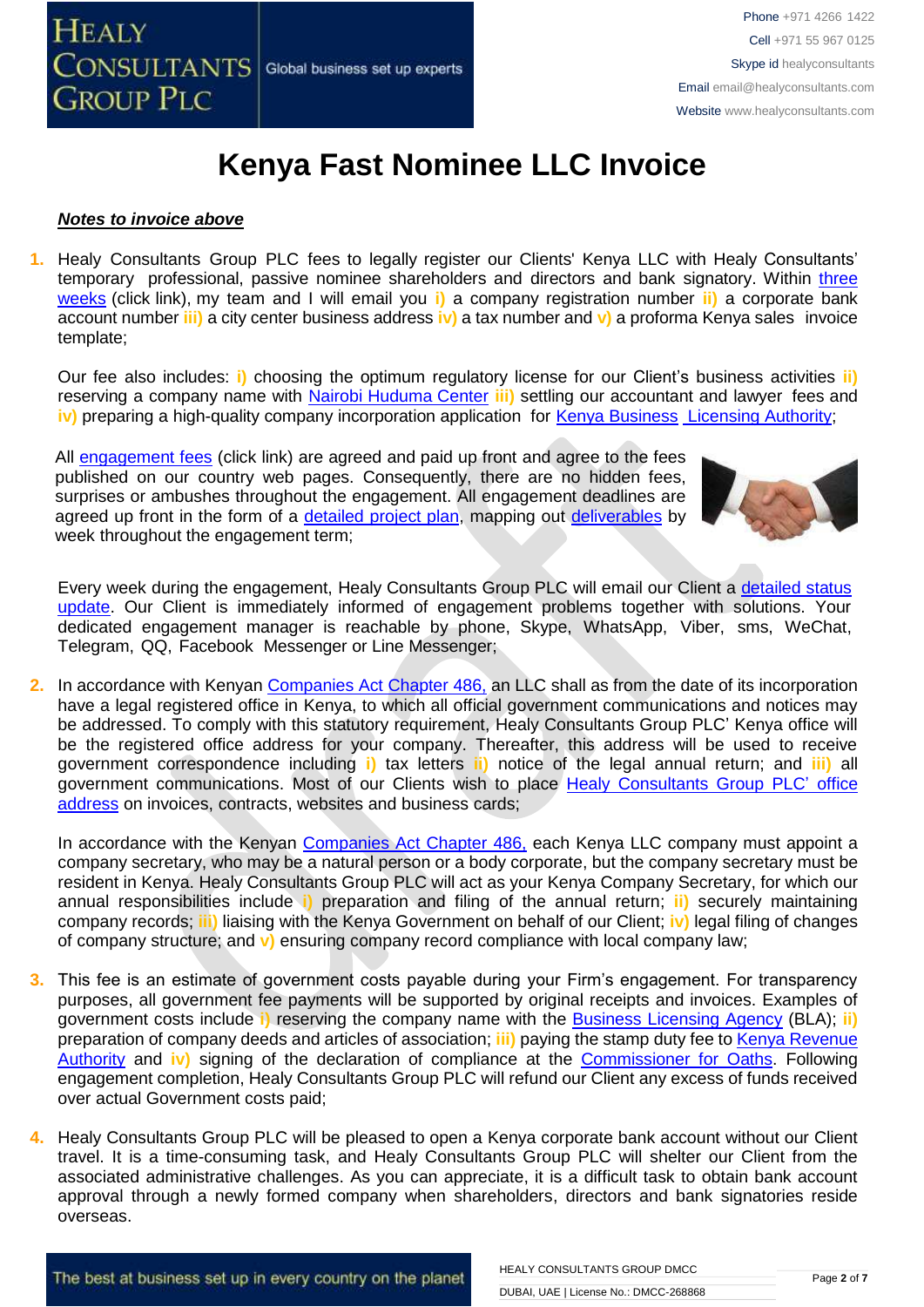At the beginning of the engagement, Healy Consultants Group PLC will secure corporate bank account approval using our professional, passive nominee shareholder, director and bank signatory. We will prepare a quality business plan for the bank; to optimize the probability of corporate bank account approval. Following completion of business set up, our Client will appoint their preferred shareholders and directors and bank signatory. Depending on our Client business and nationality, there is a 20% probability the banks will request beneficial owners and future bank signatories to travel for a one-hour bank interview. Healy Consultants will try its best to negotiate with the bank for a travel exemption. If our Client must travel to Kenya for corporate bank account opening, Healy Consultants Group PLC will refund our Client US\$950;

If our Client is not comfortable with only a Kenya corporate bank account, Healy Consultants Group PLC will be pleased to open [an international corporate bank account](http://www.healyconsultants.com/international-banking/) (click link) outside of Kenya. Examples include New York, Germany, Liechtenstein, Austria, Bulgaria, South Africa, Australia, London, South America or Dubai. All banks will be top tier banks in these countries with excellent internet banking services. Example of our global banking partners include HSBC, Standard Chartered Bank, Citibank, Barclays, Standard bank, ANZ bank, VTB bank, UBS, Credit Suisse;

The banks enjoy ultimate power of approval of corporate bank account applications. Consequently, guaranteed success is outside of Healy Consultants Group PLC' control. What is inside our control is the preparation and submission of a high-quality bank application that maximizes the likelihood of approval. To date, we enjoy a 100% approval record because of [our global banking relationships](http://www.healyconsultants.com/international-banking/corporate-accounts/) and determination.







Global banks continue to tighten corporate bank account opening procedures, their internal compliance departments completing more thorough due diligence of Clients. Consequently, our Clients should expect the bank account approval period to take up to 4 weeks. Furthermore, global banks now require evidence of proof of business in the country where the corporate bank account will be, including sales contracts or lease agreement;

- **5.** In accordance with Kenya [Tax Act Chapter 470,](http://www.africanbondmarkets.org/fileadmin/Countries/Kenya/Kenyan_Revenue_Authority/Income_Tax_Act-Kenya.pdf) each entity must register for corporate tax and VAT at the [Kenya Revenue Authority](http://www.kra.go.ke/) (KRA);
- **6.** Healy Consultants Group PLC fee to supply a nominee who will act as temporary professional, passive nominee shareholder and director and bank signatory for four months. Appointment of Healy Consultants Group PLC's professional, passive nominee enables our Client to **i)** issue sales invoices to customers within **1 month** and **ii)** sign contracts and lease premises. The fee payable will be prorated to the time required to change the corporate structure and appoint our Client's preferred staff as shareholder, director and bank signatory. If required, Healy Consultants will be pleased to provide our Clients with a Kenyan national shareholder to replace the existing shareholders. Our fee to provide only a Kenyan national shareholder [is US\\$4,600](http://www.healyconsultants.com/corporate-advisory-services/nominee-shareholders-directors/) per annum;
- **7.** Healy Consultants Group PLC Group PLC assists your Firm appoint their preferred shareholders and directors and bank signatory. This is the hardest part of the engagement. This fee covers Healy Consultants Group PLC time to assist your Firm secure the amended Certificate of incorporation and M&AA. Appointing new and resigning old shareholders and directors. Before the Kenyan bank approves our Clients' preferred bank signatory, the bank in-house Legal and Compliance Department will request additional Know Your Customer documents. Change of corporate structure and of bank signatory is a time-consuming task, but Healy Consultants Group PLC Group PLC will shelter our Client from this administrative burden. Realistically and so you can plan your business, our Client will be able to log into e-banking within 6 weeks from the time Healy Consultants Group PLC Group PLC completes corporate structure change;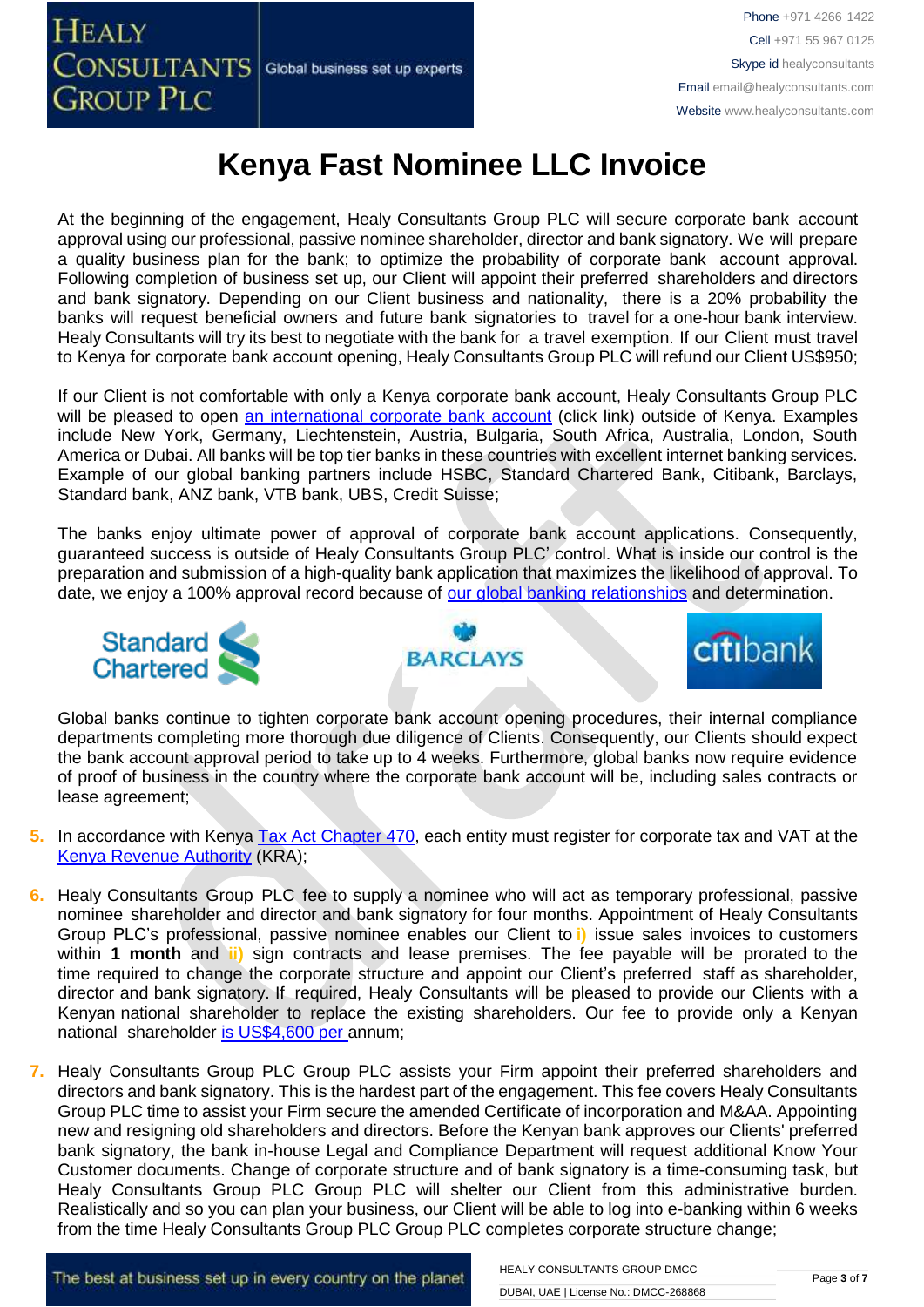

- **8.** Healy Consultants Group PLC project management fees relate to time and resources dedicated to:
	- **a.** thoroughly research and plan Kenya nominee company registration and licensing for our Client;
	- **b.** devising strategies to **i)** minimise the total engagement period **ii)** complete the engagement without our Client travelling **iii)** avoid the need for a Kenyan national [shareholder](http://www.healyconsultants.com/corporate-advisory-services/nominee-shareholders-directors/national-shareholder-services/) and **iv)** avoid the need for a specific regulatory license:
	- **c.** agreeing the optimum corporate structure with our Client;
	- **d.** submitting a high-quality company change of corporate structure application to the [Business Licensing](http://www.businesslicense.or.ke/)  [Agency](http://www.businesslicense.or.ke/) (BLA);
	- **e.** submitting a high-quality licensing application to the Kenyan Government;
	- **f.** injecting the paid up share capital on our Client's behalf (if required);
	- **g.** collating and supervising the legalisation and attestation and translation our Client's documents;
	- **h.** weekly detailed engagement [status updates](http://www.healyconsultants.com/index-important-links/weekly-engagement-status-email/) to our Client and weekly Friday conference calls;
	- **i.** payment of retainer fees to multiple local lawyers and accountants:
	- **j.** ensuring our Client complies with local regulations and legally owns and controls the new entity;
	- **k.** ascertain the specific accounting, tax, legal and compliance considerations;
	- **l.** finding solutions to [challenges that occur](http://www.healyconsultants.com/engagement-project-management/) throughout the engagement;
	- **m.** determining the local and international tax obligations of the business entity, including corporate income tax, payroll taxes, withholding tax and sales taxes.
- **9.** For an active trading company, these **[accounting and tax](http://www.healyconsultants.com/kenya-company-registration/accounting-legal/)** fees are an estimate of Healy Consultants Group PLC' fees to efficiently and effectively discharge your annual company accounting, auditing and tax obligations. Following receipt of a set of draft accounting numbers from your company, Healy Consultants Group PLC will more accurately advise accounting and tax fees. For a dormant company, Healy Consultants Group PLC' fees are only US\$950;



- **10.** All fees quoted in this invoice correspond to fees quote[d on Healy Consultants Group PLC' website.](http://www.healyconsultants.com/company-registration-fees/) Please review this invoice carefully to identify errors. During the rush of the business day, it is possible that Healy Consultants Group PLC inadvertently made fee calculation errors, typing errors or omitted services or omitted historic fee payments from Clients. In the unfortunate event you identify invoice errors, please revert to me directly re the same. I apologize in advance if I or my staff made invoice errors;
- **11.** Assuming our Clients re-engage Healy Consultants Group PLC in year 2, this fee is an estimate of the fees payable next year, 12 months after the date of company registration;
- **12.** The fees quoted in this invoice are a prediction of the fees required to efficiently and effectively complete this engagement in a timely manner. If during the engagement Healy Consultants Group PLC realizes that the project is more complex than anticipated, requiring a large additional investment of time, my Firm will revert to request additional fees. If Healy Consultants Group PLC completes the engagement faster and more easily than expected, Healy Consultants Group PLC is happy to refund some fees to our Client;
- **13.** Engage Healy Consultants Group PLC to [project manage](http://www.healyconsultants.com/project-manage-engagements/) business set up in every country on the planet. We are the best in the [world](http://www.healyconsultants.com/best-in-the-world/) at what we do, timely completing the  $A$  to  $Z$  of every country engagement;
- **14.** In accordance with Kenyan [Companies Act Chapter 486,](http://www.kenyalawreport.co.ke/Downloads/Acts/Companies%20Act.pdf) there is no minimal issued share capital required for Kenyan LLCs;

The best at business set up in every country on the planet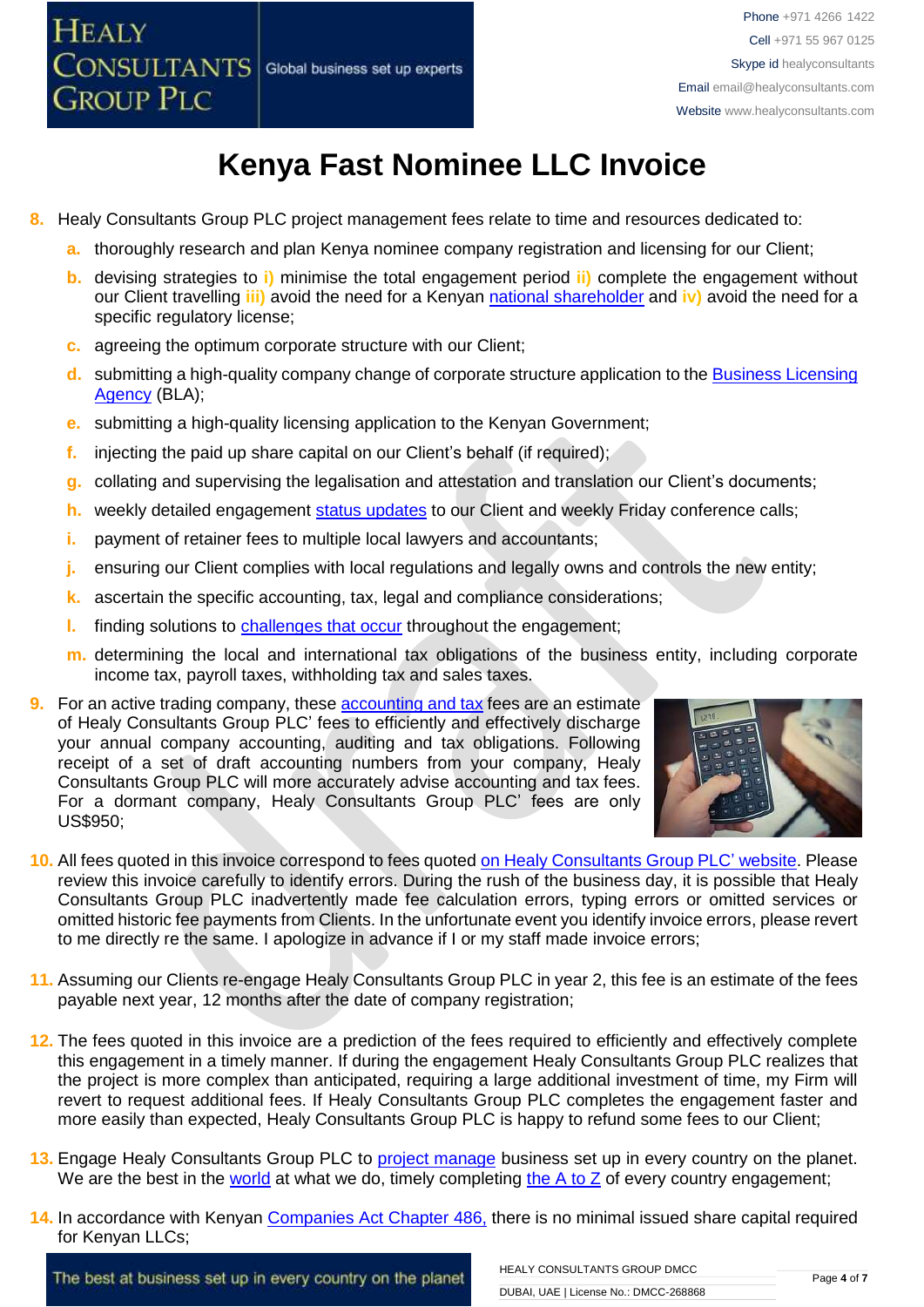

15 If our Client and Healy Consultants Group PLC properly plan this engagement, our Clients' will *not* have to travel during this engagement. Healy Consultants Group PLC will efficiently and effectively and aggressively complete company registration and corporate bank account opening in a timely manner without our Client presence. Instead, our Client will need to **i)** sign and get documents legalized in the embassy in their country of origin and **ii)** courier the originals to Healy Consultants Group PLC office;



- **16.** Depending on our Client's business and nationality, the Kenya Government may require a special regulatory license to carry on your business in the country. Healy Consultants Group PLC will assist our Client secure license approval; there may be additional engagement fees. However, the Government enjoys ultimate power of approval of company registrations and business licenses;
- **17.** If required, Healy Consultants Group PLC will be pleased to assist your firm to secure work/residence [visa](http://www.healyconsultants.com/kenya-company-registration/formation-support-services/) approvals. Our fee is US\$4,950 for the first applicant, US\$3,950 for the second applicant, US\$2,950 per applicant thereafter. Our employee visa fees include preparation of a quality visa application and submitting to the correct Government immigration officers. The Government enjoys ultimate power of approval of visa applications. Consequently, guaranteed success is outside of Healy Consultants Group PLC' control. What is inside our control is the preparation and submission of a high-quality immigration visa application that maximizes the likelihood of visa approval;
- **18.** If our Client requires nominee shareholder and director services [\(click link\),](http://www.healyconsultants.com/corporate-outsourcing-services/nominee-shareholders-directors/) Healy Consultants Group PLC will be pleased to assist. Our fee for professional, passive nominee corporate shareholder amounts to US\$2,100 per annum. Our fee to be both nominee director and shareholder amounts to US\$6,600 per annum. Being the sole shareholders and sole director of a Client's company exposes Healy Consultants Group PLC to reputation, litigation and financial risk;
- **19.** Some of our Clients request Healy Consultants Group PLC to provide temporary shared [office space](http://www.healyconsultants.com/virtual-office/) for 6 months until their preferred business premises is found. If your Firm requires this service, our one-time fee is US\$950. Monthly rental thereafter is paid directly to the landlord, independently of Healy Consultants Group PLC;
- **20.** It is important our Clients are aware of their personal and corporate tax obligations in their country of residence and domicile. Let us know if you need Healy Consultants Group PLC help to clarify your local and international annual tax reporting obligations;
- **21.** Monthly, quarterly and mid-year Government tax obligations include monthly and quarterly payroll reporting, VAT and corporation tax return filing. If you need our help, Healy Consultants Group PLC can complete monthly Government reporting for a monthly fee of US\$890. Healy Consultants Group PLC monthly support will include i) receive in dropbox the monthly invoices from our client ii) label monthly bank statement transactions iii) preparation and submission of VAT returns and iv) submission of monthly employee payroll reporting;
- **22.** During the engagement, shareholders and directors' documents may need to be translated into the local language before the Government and Bank approves company registration and corporate bank account opening respectively. Consequently, our Client should budget for possible additional translation and embassy attestation fees. Either our Client or Healy Consultants Group PLC can complete this administrative task;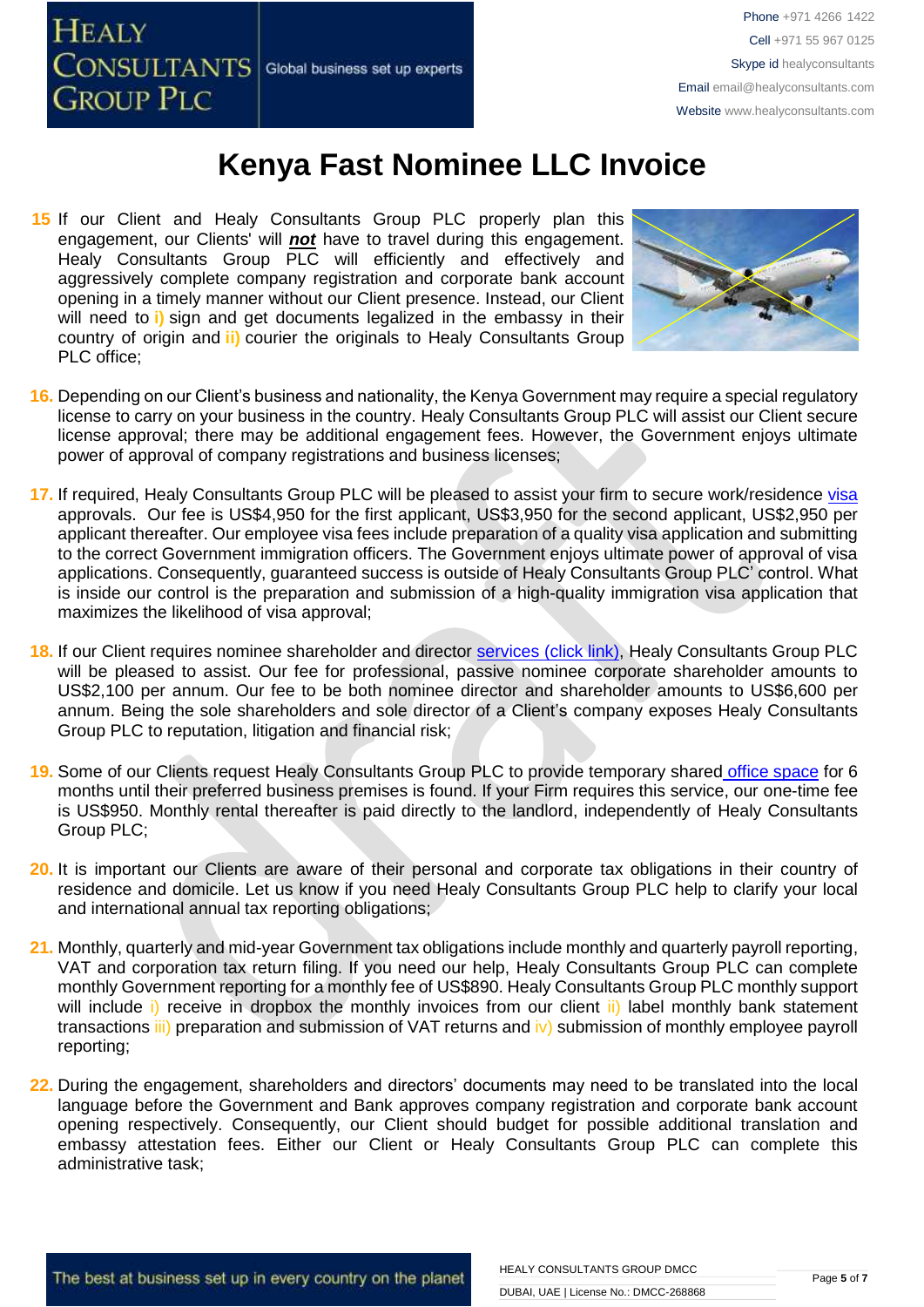**GROUP PLC** 

**HEALY** 

# **Kenya Fast Nominee LLC Invoice**

As always, Healy Consultants Group PLC will negotiate with all third parties to eliminate or reduce additional engagement costs. For transparency purposes, all third-party fee payments will be supported by original receipts and invoices. Examples of possible third-party payments include **i)** embassy fees **ii)** notary public costs **iii)** official translator fees;

- **23.** Some of our Clients' require an [immediate Kenya](http://www.healyconsultants.com/turnkey-solutions/) solution. With this strategy, within a day Healy Consultants Group PLC can supply our Client **i)** an existing dormant Kenya company number and **ii)** an already approved Kenya corporate bank account number and **iii)** a business address. Turnkey solutions are attractive to those entrepreneurs who wish to immediately close a country deal, sign a contract or invoice a customer;
- **24.** As stipulated on our [business website](http://www.healyconsultants.com/) and in section 3 of our engagement letter, Healy Consultants Group PLC will only commence the engagement following **i)** settlement of our fees and **ii)** completion and signing of our legal engagement letter;
- **25.** Healy Consultants Group PLC will only incorporate your company after 75% of [due diligence documentation](http://www.healyconsultants.com/due-diligence/) is received by email. Healy Consultants Group PLC will only open a corporate bank account after 100% of the Client's original due diligence documentation is received by courier;
- 26. During the annual renewal engagement with our Client, our in-house Legal and Compliance Department [\(click link\)](http://www.healyconsultants.com/about-us/key-personnel/cai-xin-profile/) reviews the quality and completeness of our Client file. Consequently, Healy Consultants Group PLC may revert to our Client to ask for more up to date [due diligence documentation;](http://www.healyconsultants.com/due-diligence/)
- **27.** To assist our Clients to minimize foreign exchange costs, we offer the payment in SG\$, Euro, Pounds or US\$. Kindly let me know in which currency your Firm prefers to settle our fees and I will send an updated invoice, thank you;
- **28.** Some of our Clients' engage Healy Consultants Group PLC to [recruit \(click link\)](http://www.healyconsultants.com/corporate-outsourcing-services/how-we-help-our-clients-recruit-quality-employees/) local employees. We have a lot of experience in this area and we are quite skilled at securing quality candidates for our Clients';